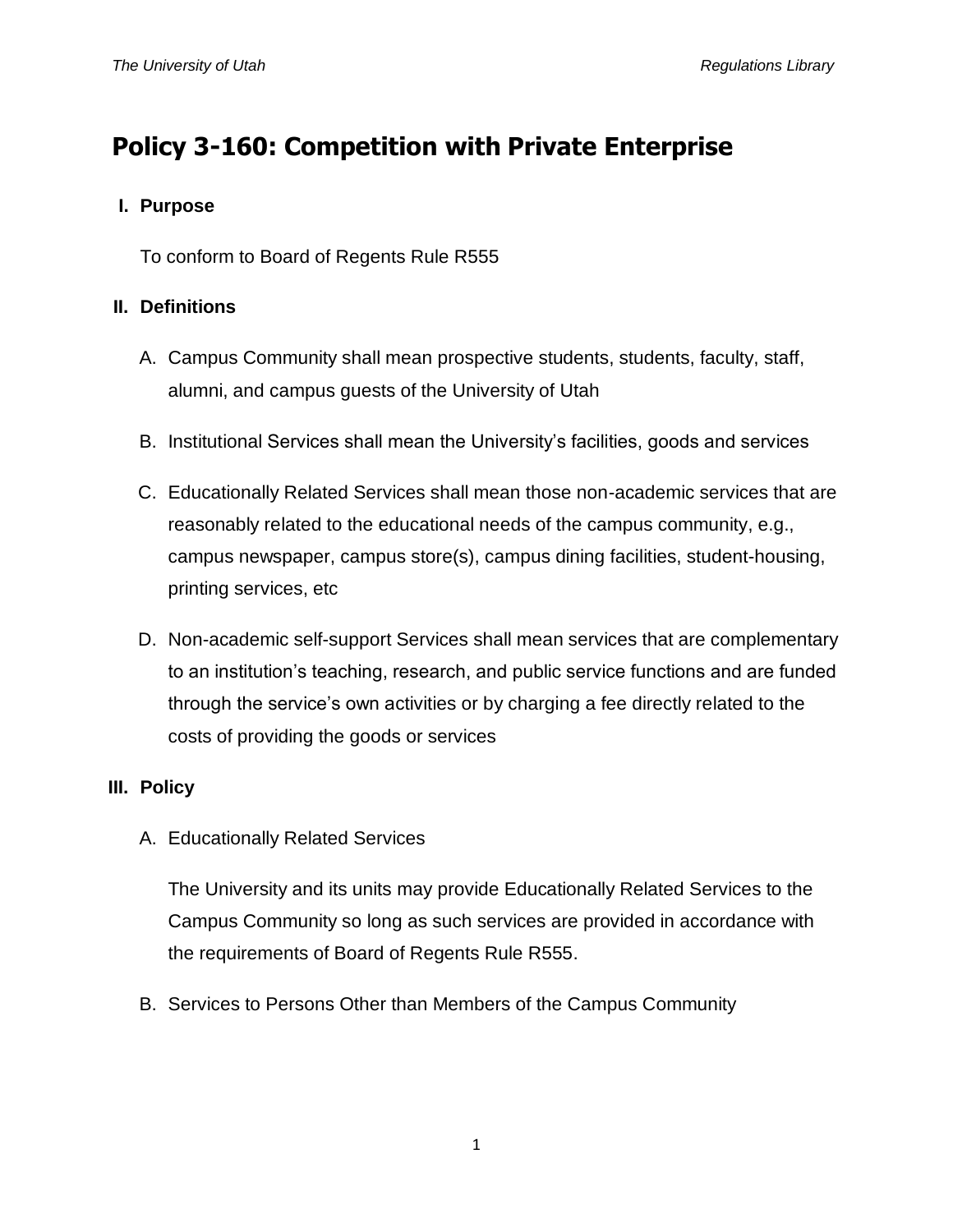The University and its units must comply with the requirements of Board of Regents Rule R555 before providing Institutional Services to any person who is not a member of the Campus Community.

C. Grievances

Any privately owned business that believes the University is competing with the private business in violation of Board of Regents Rule R555 may file a grievance according to the procedures set forth in Procedure P3-160 accompanying this Policy.

### **IV. Rules, Procedures, Guidelines, Forms and other Related Resources**

A. Procedure

P3-160 Unfair Competition Grievance Procedure

B. University Policies

P3-150 Auxiliary Enterprises Operation

#### **V. References**

A. Federal, State, and Local State Laws

[Utah Administrative Rule 765-555,](http://www.rules.utah.gov/publicat/code/r765/r765-555.htm) Policy on Colleges and Universities Providing Facilities, Goods and Services in Competition with Private Enterprise.

B. Regents Policies

Policy R555 Providing Facilities, Goods and Services in Competition with Private Enterprise.

#### **VI. Contacts**

The designated contact officials for this Policy are: